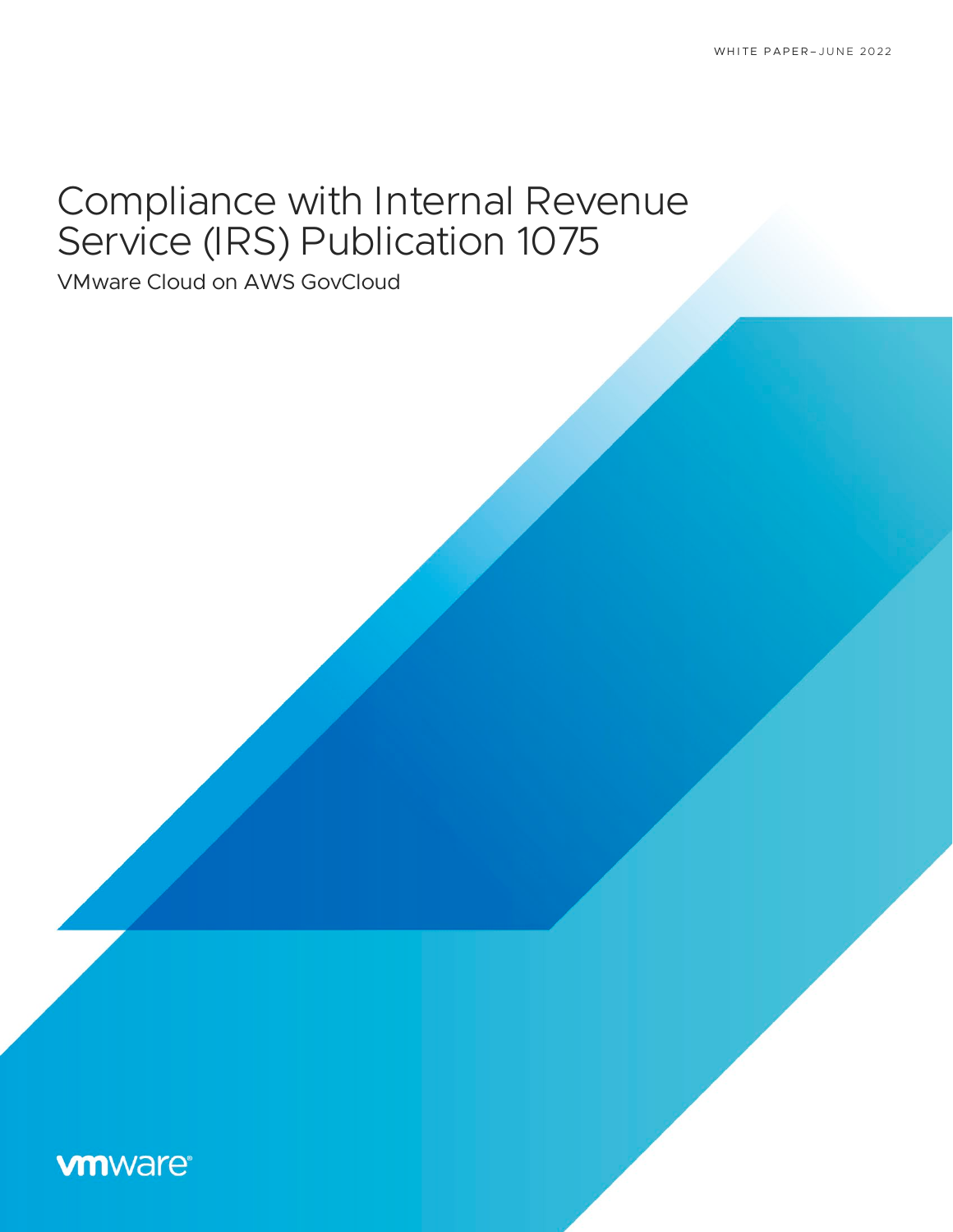### Table of contents

| Introduction                                                       | 3            |
|--------------------------------------------------------------------|--------------|
| VMware Cloud on AWS GovCloud (US)                                  | 3            |
| Mandatory requirements for an FTI in a cloud computing environment | 4            |
| Conclusion                                                         | $10^{\circ}$ |
| Further reading                                                    | 10           |
| Contributors                                                       | 10.          |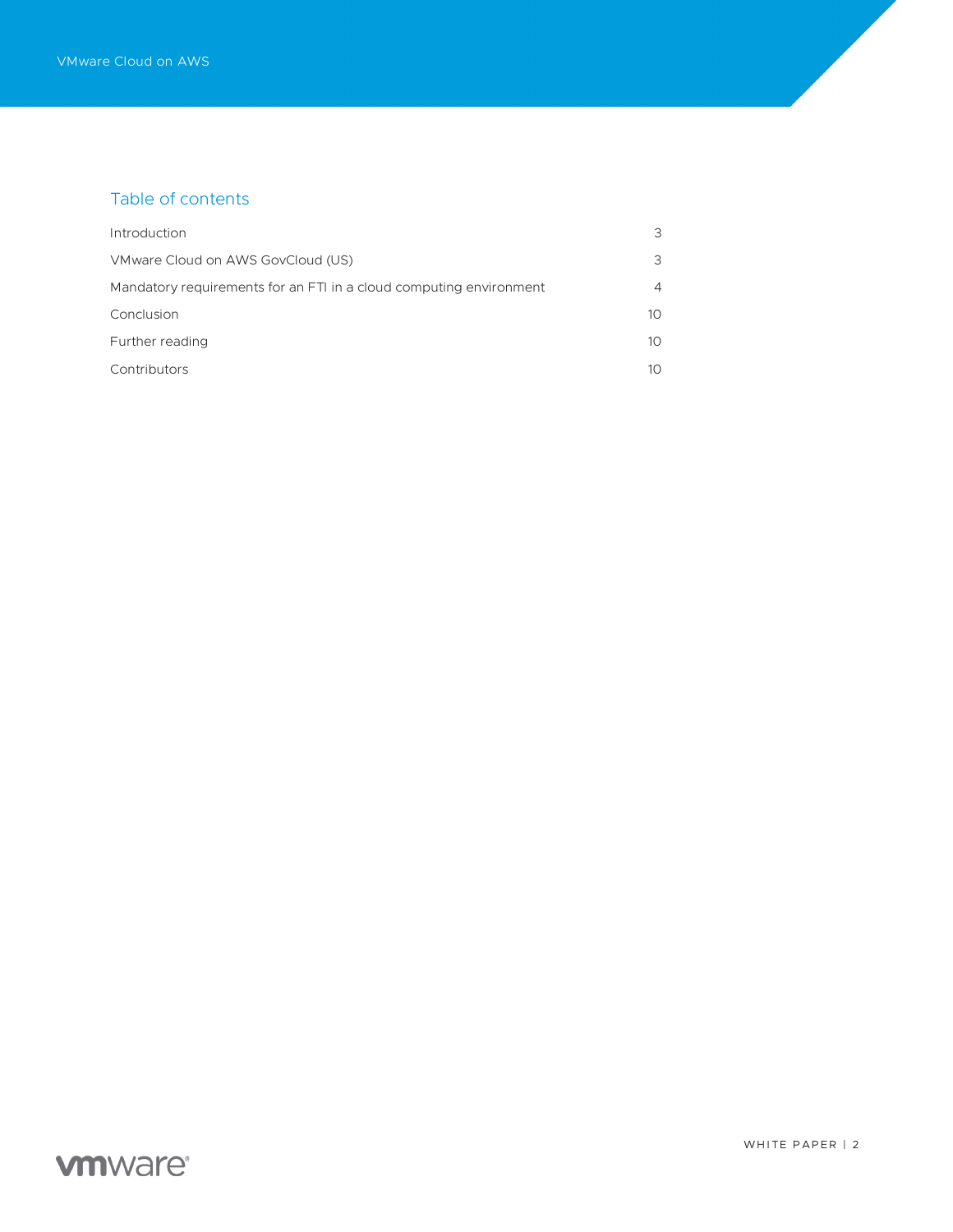#### <span id="page-2-0"></span>**Introduction**

The United States Internal Revenue Service's (IRS) goal is to promote taxpayer confidence in the integrity of the tax system by ensuring confidentiality of the tax information provided to the federal, state and local agencies. The IRS 1075 publication provides guidance to agencies, agents, contractors and subcontractors on implementing adequate policies, processes, controls and safeguards to protect Federal tax information (FTI).

The IRS 1075 requirements follow the FedRAMP and NIST 800-53 Rev.5 guidelines. Agencies that receive FTI must ensure that they have adequate programs in place to protect the data received in line with IRS 1075 guidelines. VMware Cloud on AWS GovCloud (US) has been authorized against the FedRAMP High baseline controls and therefore can support agencies in meeting the IRS 1075 requirements. Agencies can access VMware's FedRAMP package at *<https://marketplace.fedramp.gov/>*

While the FedRAMP package provides detailed results of the assessment, the IRS 1075 publication also mandates certain operational and managerial control requirements for agencies wishing to migrate workloads to cloud. In this whitepaper we explore these cloud specific requirements to enable agencies to understand how VMware Cloud on AWS GovCloud (US) can support agencies in meeting IRS 1075 mandatory cloud requirements.

### <span id="page-2-1"></span>VMware Cloud on AWS GovCloud (US)

The VMware Cloud (VMC) on AWS GovCloud is an Infrastructure as a Service (IaaS) government community cloud intended for sole use by U.S. federal, tribal, state, and local government customers, U.S. higher education, U.S. government contractors, and Federally Funded Research and Development Center (FFRDC) organizations that have requirements for a high-impact system security categorization cloud.

The VMC on AWS GovCloud service integrates VMware's compute, storage, and network virtualization products (vSphere, vSAN, and NSX, respectively) and optimizes them to run on dedicated, elastic, bare-metal AWS GovCloud infrastructure. The integration of these products is referred to as a Software Defined Data Center (SDDC).



Jointly engineered by VMware and AWS, this on-demand, scalable service enables IT teams to seamlessly extend, migrate, protect, and manage their cloud-based resources with familiar VMware tools. With the same architecture and operational experience on-premises and in the cloud, US public sector IT teams can now quickly derive instant value through the AWS and VMware hybrid cloud experience while meeting the most stringent security and compliance requirements.

VMware Cloud on AWS GovCloud (US) also offers an optional disaster recovery service called VMware Site Recovery (VSR). VMware Site Recovery for VMware Cloud on AWS GovCloud (US) enables agencies to protect and migrate their workloads to FedRAMP compliant AWS GovCloud regions in the US. The service automates workload recovery in a disaster recovery event between on-premises data centers and VMware Cloud on AWS GovCloud (US), as well as

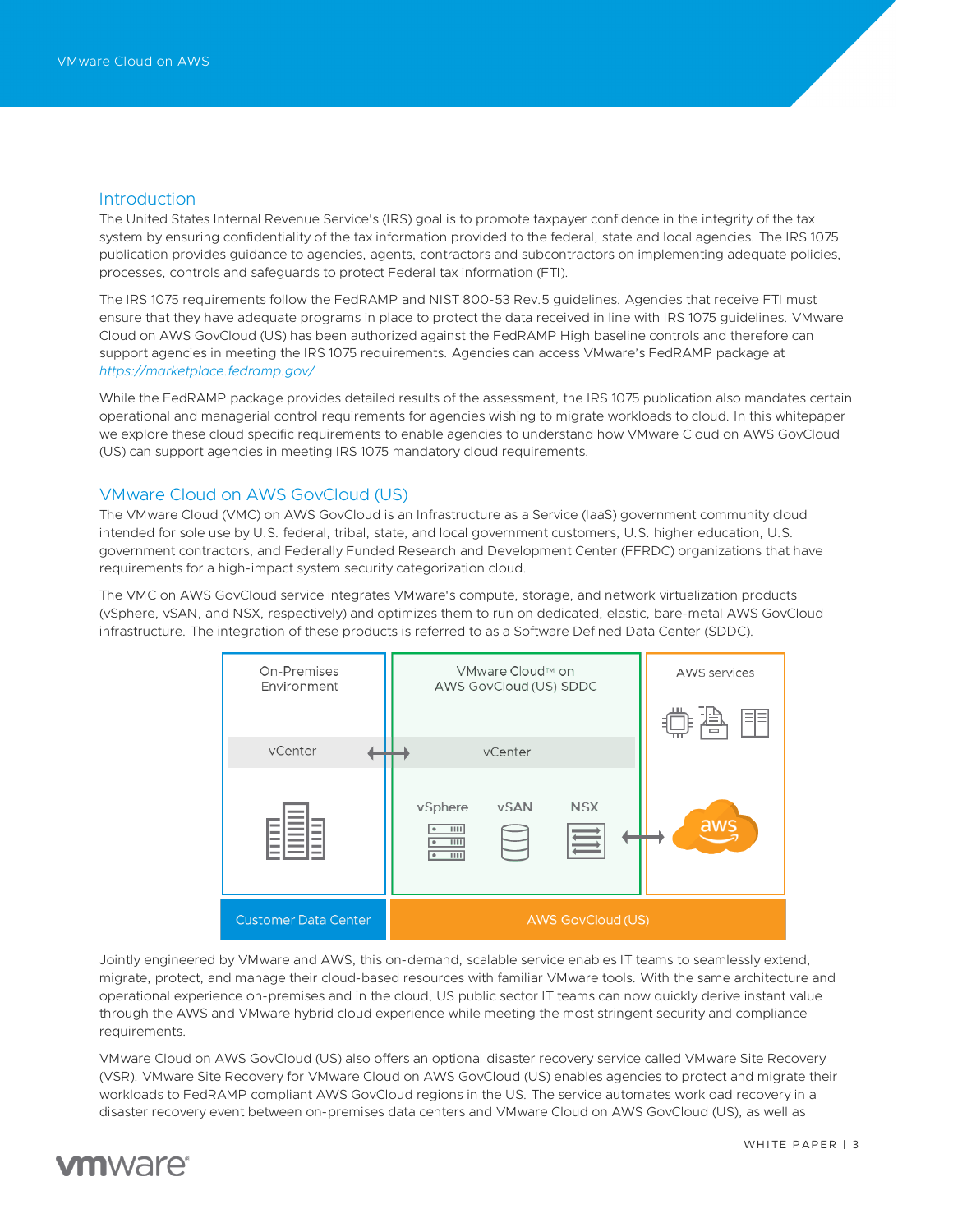between different instances of VMware Cloud on AWS. Built on top of enterprise-grade disaster recovery tools (VMware Site Recovery Manager, vSphere Replication) and the AWS GovCloud (US) regions, the service provides an end-to-end disaster recovery solution that is quick to deploy and leverages existing skills and knowledge of disaster recovery.

### <span id="page-3-0"></span>Mandatory requirements for FTI in a cloud computing environment

IRS 1075 prescribes mandatory controls for all cloud service and deployment models. To utilize a cloud computing model to receive, transmit, store or process FTI, the agency must comply with all IRS 1075 publication requirements. The below table describes the mandatory requirements and the responsibilities of both cloud provider and the agency to address the requirements.

| IRS 1075 cloud computing<br>mandatory requirement                                                                                                                                                                                     | VMware Cloud on AWS GovCloud (US)                                                                                                                                                                                                                                                                                                                                                                                                                                                                                                                                                                                                                                                                                                                                                                                   | Agency                                                                                                                                                                  |
|---------------------------------------------------------------------------------------------------------------------------------------------------------------------------------------------------------------------------------------|---------------------------------------------------------------------------------------------------------------------------------------------------------------------------------------------------------------------------------------------------------------------------------------------------------------------------------------------------------------------------------------------------------------------------------------------------------------------------------------------------------------------------------------------------------------------------------------------------------------------------------------------------------------------------------------------------------------------------------------------------------------------------------------------------------------------|-------------------------------------------------------------------------------------------------------------------------------------------------------------------------|
| FedRAMP authorization<br>Agencies maintaining FTI<br>within cloud<br>environments must<br>engage services from<br>FedRAMP certified<br>vendors to complete the<br>authorization framework<br>resulting in an Authority<br>to Operate. | VMware Cloud on AWS GovCloud (US) is<br>FedRAMP Authorized at the High impact level.<br>FedRAMP authorization recognizes that VMware<br>Cloud on AWS GovCloud (US) can run highly<br>sensitive government workloads with the<br>hardened security and production-grade<br>capabilities that government agencies require.<br>This authorization continues our commitment to<br>support security and compliance requirements of<br>agencies maintaining FTI in the VMware Cloud on<br>AWS GovCloud (US) region. For more details on<br>the VMware Cloud on AWS GovCloud (US) see<br>VMware Cloud on AWS GovCloud (US)   IN<br>In addition, VM ware Site Recovery (VSR) is an<br>add-on service that provides disaster recovery<br>and is operated on the same FedRAMP certified<br>VMC on AWS GovCloud (US) platform. | Agencies are responsible for<br>reviewing the FedRAMP package for<br>VMware Cloud on AWS GovCloud<br>(US) to ensure that it satisfies their<br>compliance requirements. |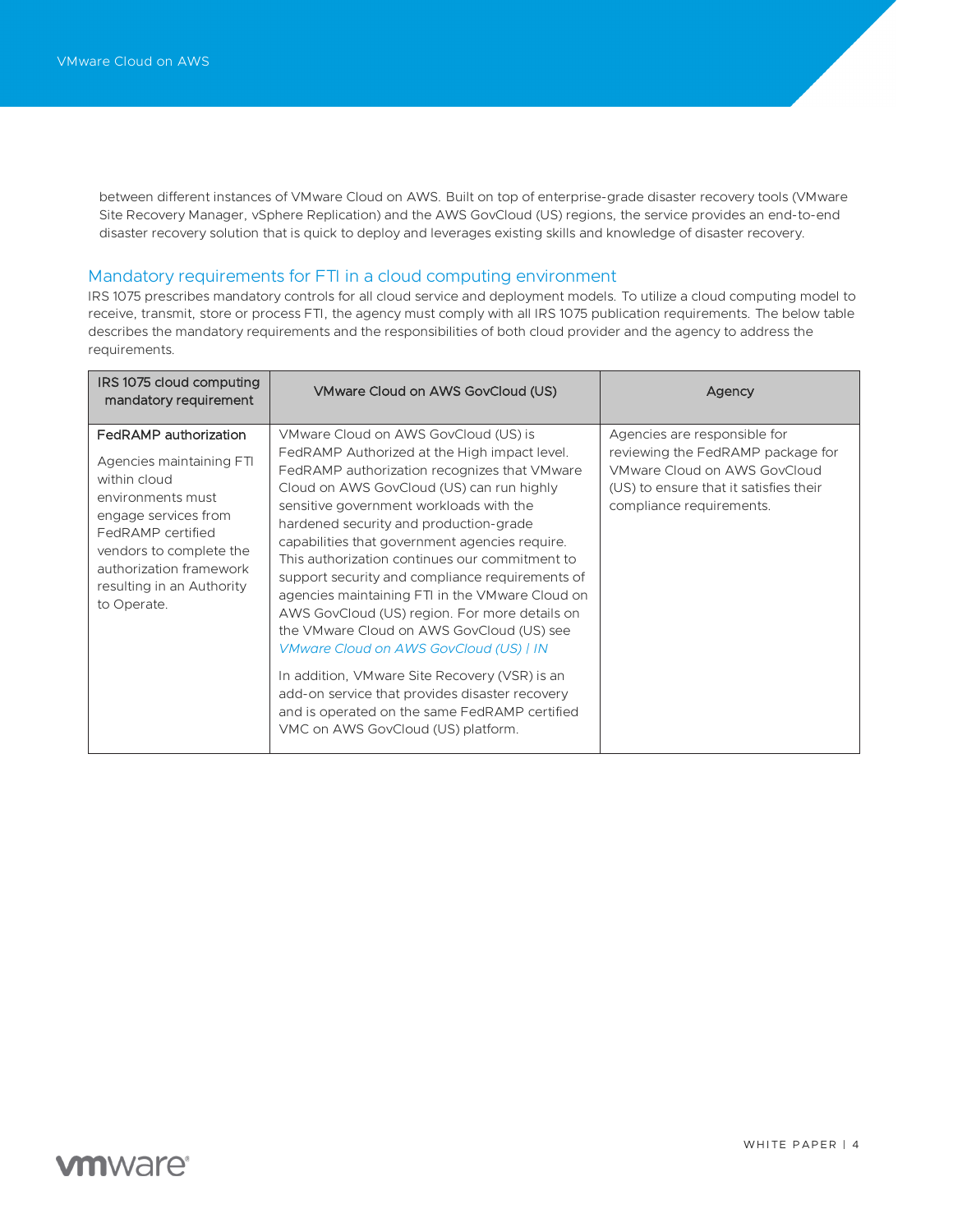| IRS 1075 cloud computing<br>mandatory requirement                                                                                                                                                                                                         | VMware Cloud on AWS GovCloud (US)                                                                                                                                                                                                                                                                                                                                                                                                               | Agency                                                                                                                                                                                                                                                                                                                                                                                                                                                                                                                                                                                                                                                                                                                                                |
|-----------------------------------------------------------------------------------------------------------------------------------------------------------------------------------------------------------------------------------------------------------|-------------------------------------------------------------------------------------------------------------------------------------------------------------------------------------------------------------------------------------------------------------------------------------------------------------------------------------------------------------------------------------------------------------------------------------------------|-------------------------------------------------------------------------------------------------------------------------------------------------------------------------------------------------------------------------------------------------------------------------------------------------------------------------------------------------------------------------------------------------------------------------------------------------------------------------------------------------------------------------------------------------------------------------------------------------------------------------------------------------------------------------------------------------------------------------------------------------------|
| Onshore access<br>Agencies must leverage<br>vendors and services<br>where (i) all FTI physically<br>resides in systems located<br>within the United States;<br>and (ii) all access and<br>support of such data is<br>performed from the<br>United States. | The VMware Cloud on AWS GovCloud (US)<br>service is deployed in AWS data centers in the<br>AWS GovCloud US-WEST and US-EAST regions<br>which are physically located in the United States.<br>The service is operated by VMware employees<br>who are U.S citizens on U.S soil. VMware<br>employees do not need access to FTI to operate<br>either the VMware Cloud on AWS GovCloud (US)<br>service or the VMware Site Recovery (VSR)<br>service. | VMware's controls around service<br>operation by US citizen on US soil<br>have been reviewed as part of the<br>FedRAMP assessment. Agencies are<br>responsible for reviewing the<br>FedRAMP package for VMware Cloud<br>on AWS GovCloud (US) to ensure that<br>it satisfies their compliance<br>requirements.<br>Access to customer content (virtual<br>machines, operating systems,<br>applications, file systems or FTI) on<br>GovCloud is solely governed by<br>agency's use of authentication and<br>authorization mechanisms to secure<br>access to VMs, applications and<br>filesystems that hold their data.<br>Agencies are responsible for<br>implementing necessary access<br>controls over their environment to<br>restrict access to FTI. |
| Physical description<br>Agencies and their cloud<br>providers must provide a<br>complete listing of all data<br>centers within the cloud<br>environment where FTI<br>will be received.<br>processed, transmitted or<br>stored.                            | The VMware Cloud on AWS GovCloud (US)<br>service is deployed in AWS data centers in the<br>AWS GovCloud US-WEST and US-EAST regions<br>which are physically located in the United States.<br>AWS does not disclose the actual location of the<br>data centers.                                                                                                                                                                                  | Agencies are responsible for selecting<br>the appropriate region when<br>deploying the SDDC to restrict the<br>location of information processing,<br>information/data, and/or information<br>system services to organization-<br>defined locations based on<br>organization-defined requirements or<br>conditions. For more details on AWS<br>data centers please see AWS Global<br>Infrastructure (amazon.com)                                                                                                                                                                                                                                                                                                                                      |
| 45 Day notification<br>The agency must notify<br>the IRS Office of<br>Safeguards at least 45<br>days prior to transmitting<br>FTI into a cloud<br>environment.                                                                                            | VMware supports agencies with providing the<br>information necessary to complete the Cloud<br>Computing Notification Form. VMware has<br>documented technical whitepapers, operational<br>and process documents which support agencies<br>to complete the notification form. For details,<br>agencies can reach out to your account<br>representative.                                                                                          | Agencies are responsible for<br>completing and submitting the Cloud<br><b>Computing Notification Form to IRS</b><br>office of Safeguards at least 45 days<br>prior to transmitting FTI into a cloud<br>environment.                                                                                                                                                                                                                                                                                                                                                                                                                                                                                                                                   |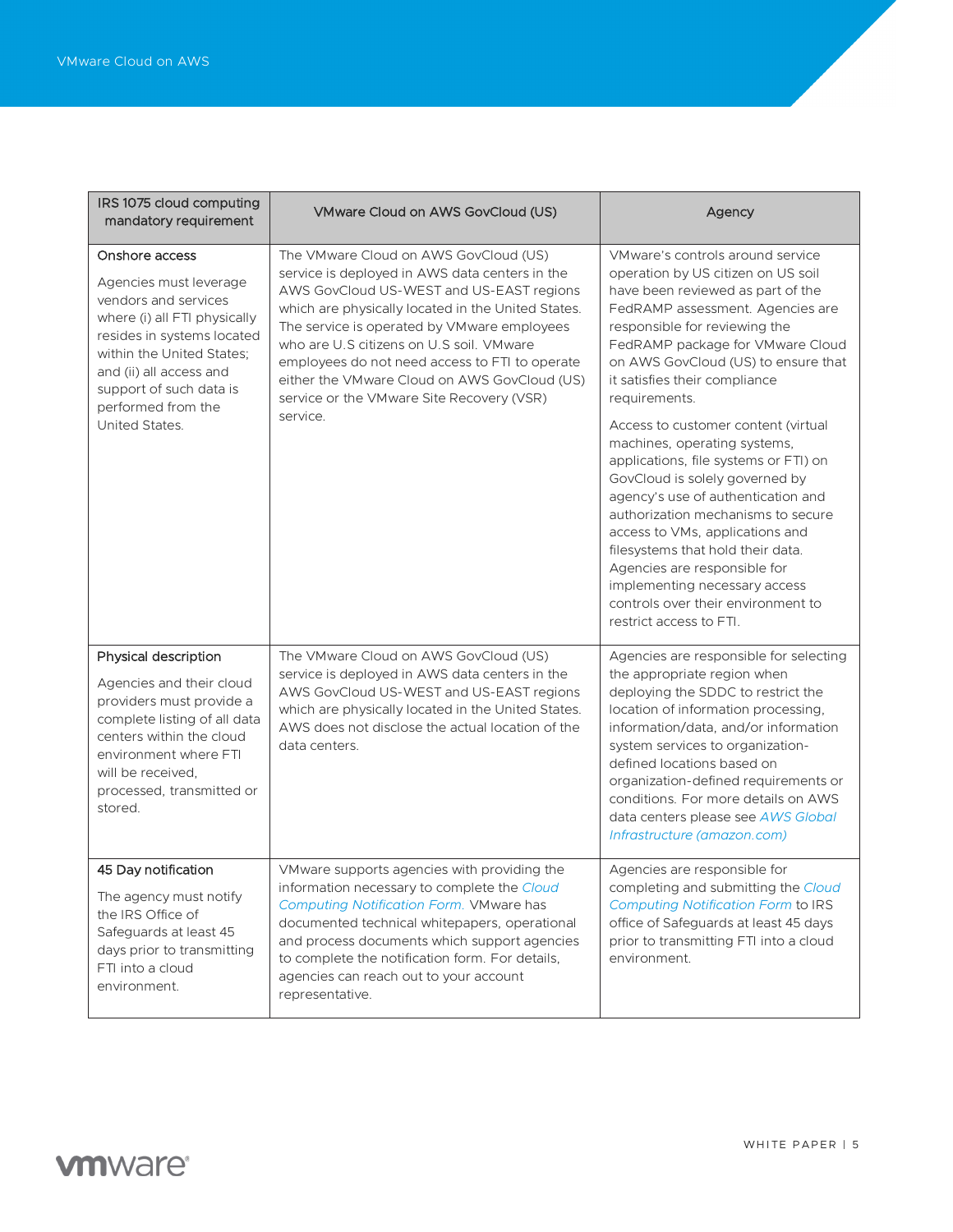| IRS 1075 cloud computing<br>mandatory requirement                                                                                                                                                                                                                                                                           | <b>VMware Cloud on AWS GovCloud (US)</b>                                                                                                                                                                                                                                                                                                                                                                                                                                                                                                                                                                                    | Agency                                                                                                                                                                                                                                                                                                                                                                                                                               |
|-----------------------------------------------------------------------------------------------------------------------------------------------------------------------------------------------------------------------------------------------------------------------------------------------------------------------------|-----------------------------------------------------------------------------------------------------------------------------------------------------------------------------------------------------------------------------------------------------------------------------------------------------------------------------------------------------------------------------------------------------------------------------------------------------------------------------------------------------------------------------------------------------------------------------------------------------------------------------|--------------------------------------------------------------------------------------------------------------------------------------------------------------------------------------------------------------------------------------------------------------------------------------------------------------------------------------------------------------------------------------------------------------------------------------|
| Data isolation<br>Software, data and<br>services that receive.<br>transmit, process or store<br>FTI must be isolated<br>within the cloud<br>environment so that other<br>cloud customers sharing<br>physical or virtual space<br>cannot access other<br>customer data or<br>applications.                                   | VMware Cloud on AWS GovCloud (US) customer<br>environments are both logically and physically<br>isolated in the following three ways:<br>1. VMware Cloud on AWS GovCloud (US) has<br>independent and comprehensive isolation layers<br>in place to segregate customers' environments. A<br>Software Defined Data Center (SDDC) is deployed<br>in a dedicated AWS Virtual Private Cloud (VPC)<br>that is owned by an AWS Account created<br>exclusively for each customer. Amazon Accounts<br>and Amazon VPC's are the mechanisms<br>implemented by AWS to logically isolate sections<br>of the AWS Cloud for each customer. | Agencies are responsible to encrypt<br>and protect the customer content<br>contained in their tenant space. As<br>part of the shared responsibility<br>model, agencies are responsible for<br>securing their sensitive data with in-<br>guest encryption and/or application<br>encryption software that may offer<br>options for alternative key<br>management systems to enable full<br>control of the key management<br>lifecycle. |
|                                                                                                                                                                                                                                                                                                                             | 2. VMware Cloud on AWS GovCloud (US)<br>leverages bare metal servers from AWS to<br>provide each customer with dedicated physical<br>server hardware used to build each VMware<br>cluster.                                                                                                                                                                                                                                                                                                                                                                                                                                  |                                                                                                                                                                                                                                                                                                                                                                                                                                      |
|                                                                                                                                                                                                                                                                                                                             | 3. All customer data imported to VMware Cloud<br>on AWS GovCloud (US) is stored on dedicated<br>physical hardware, including dedicated local self-<br>encrypting self-encrypting NVME drives. The<br>Self-Encrypting Drives (SED) use AWS 256- bit<br>XTS encryption.                                                                                                                                                                                                                                                                                                                                                       |                                                                                                                                                                                                                                                                                                                                                                                                                                      |
| <b>Service Level Agreements</b><br>(SLA) and Contracts<br>The agency must<br>establish security policies<br>and procedures based on<br>IRS Publication 1075 for<br>how FTI is stored.<br>handled and accessed<br>inside the cloud through a<br>legally binding contract or<br>SLA with their third-party<br>cloud provider. | The VMware Cloud on AWS GovCloud (US)<br>Service Description describes how FTI is stored.<br>handled and accessed. The Service Description<br>can be accessed via VMware Cloud on AWS<br><b>GovCloud Service Description</b>                                                                                                                                                                                                                                                                                                                                                                                                | Agencies are responsible for ensuring<br>that necessary contracts are in place<br>with VMware prior to migrating<br>workloads to the VMware Cloud on<br>AWS GovCloud (US) platform.                                                                                                                                                                                                                                                  |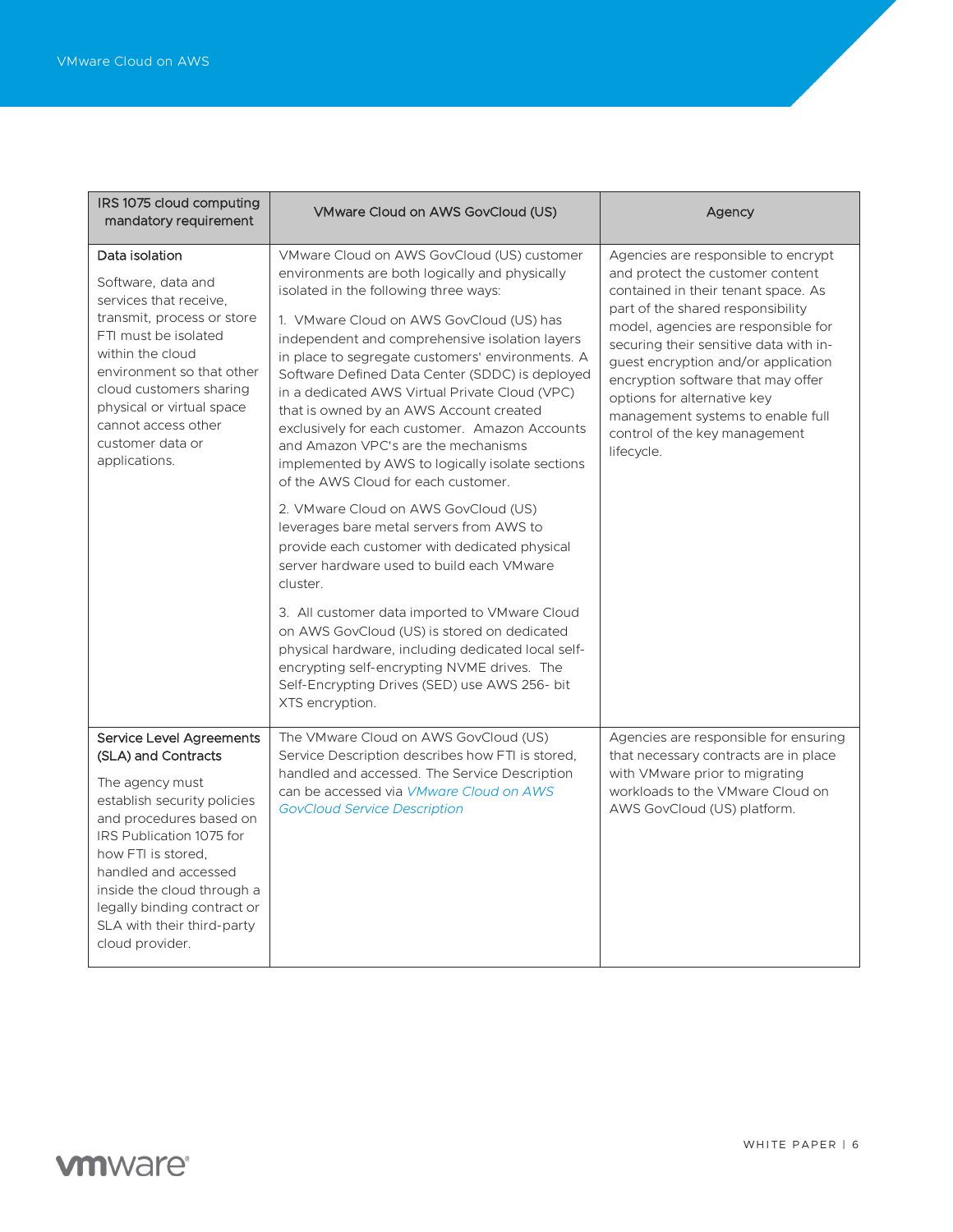| IRS 1075 cloud computing<br>mandatory requirement                                                                                                                                                                                                                                                                                                                                       | VMware Cloud on AWS GovCloud (US)                                                                                                                                                                                                                                                                                                                                                                                                                                                                                                                                                                                                                                                                                                                                                                                                                                               | Agency                                                                                                                                                                                                                                                                                                                                                                                                                               |
|-----------------------------------------------------------------------------------------------------------------------------------------------------------------------------------------------------------------------------------------------------------------------------------------------------------------------------------------------------------------------------------------|---------------------------------------------------------------------------------------------------------------------------------------------------------------------------------------------------------------------------------------------------------------------------------------------------------------------------------------------------------------------------------------------------------------------------------------------------------------------------------------------------------------------------------------------------------------------------------------------------------------------------------------------------------------------------------------------------------------------------------------------------------------------------------------------------------------------------------------------------------------------------------|--------------------------------------------------------------------------------------------------------------------------------------------------------------------------------------------------------------------------------------------------------------------------------------------------------------------------------------------------------------------------------------------------------------------------------------|
| Data encryption in transit<br>FTI must be encrypted in<br>transit within the cloud<br>environment. All<br>mechanisms used to<br>encrypt FTI must be FIPS<br>140-2 compliant, and<br>operate utilizing the FIPS<br>140-2 compliant module.<br>This requirement must be<br>included in the SLA.                                                                                           | VMC on AWS GovCloud protects the<br>confidentiality and integrity of transmitted<br>information All data in transit is encrypted using a<br>FIPS 140-2 validated ciphers. VMC on AWS<br>GovCloud currently supports the use of TLS 1.2 in<br>the VMC on AWS GovCloud SaaS environment.<br>For customer connections, TLS 1.2 is utilized both<br>at the vSphere UI and VMC Console interfaces.<br>Within the VMC on AWS GovCloud boundary,<br>encryption of data occurs in transit and at rest<br>within the AWS GovCloud, which ensures that<br>federal data and metadata that is transmitted<br>between AWS instances, and stays within the<br>authorization boundary, is encrypted using FIPS-<br>validated algorithms. AWS provides secure and<br>private connectivity between EC2 instances and<br>automatically encrypts traffic between I3en<br>instances in the same VPC | Agencies are responsible for<br>managing the connectivity to their<br>SDDC environments and<br>implementing appropriate security<br>protocols for connections.                                                                                                                                                                                                                                                                       |
| Data encryption at rest<br>FTI must be encrypted<br>while at rest in the cloud<br>using a NIST-validated,<br>FIPS 140-2 compliant<br>encryption module.<br>Encryption protects the<br>confidentiality and<br>integrity of the data and<br>provides a methodology<br>for segmenting an<br>agency's data from others<br>while stored. This<br>requirement must be<br>included in the SLA. | VMware Cloud on AWS GovCloud SDDCs provide<br>storage for customer data at rest using VMware<br>vSAN technology which is configured to encrypt<br>data at rest using a FIPS 140-2 validated XTS-AES<br>256 algorithm.<br>Storage for data at rest in customer SDDCs is<br>provided by VMware vSAN and is implemented<br>as a 'Workload Datastore'. The Workload<br>Datastore is controlled by the customer owned<br>cloud administrator account and is available to<br>store workload VMs, folders, templates, and ISO<br>images. For additional details please see vSAN<br>Encryption in VMware Cloud on AWS.                                                                                                                                                                                                                                                                  | Agencies are responsible to encrypt<br>and protect the customer content<br>contained in their tenant space. As<br>part of the shared responsibility<br>model, agencies are responsible for<br>securing their sensitive data with in-<br>guest encryption and/or application<br>encryption software that may offer<br>options for alternative key<br>management systems to enable full<br>control of the key management<br>lifecycle. |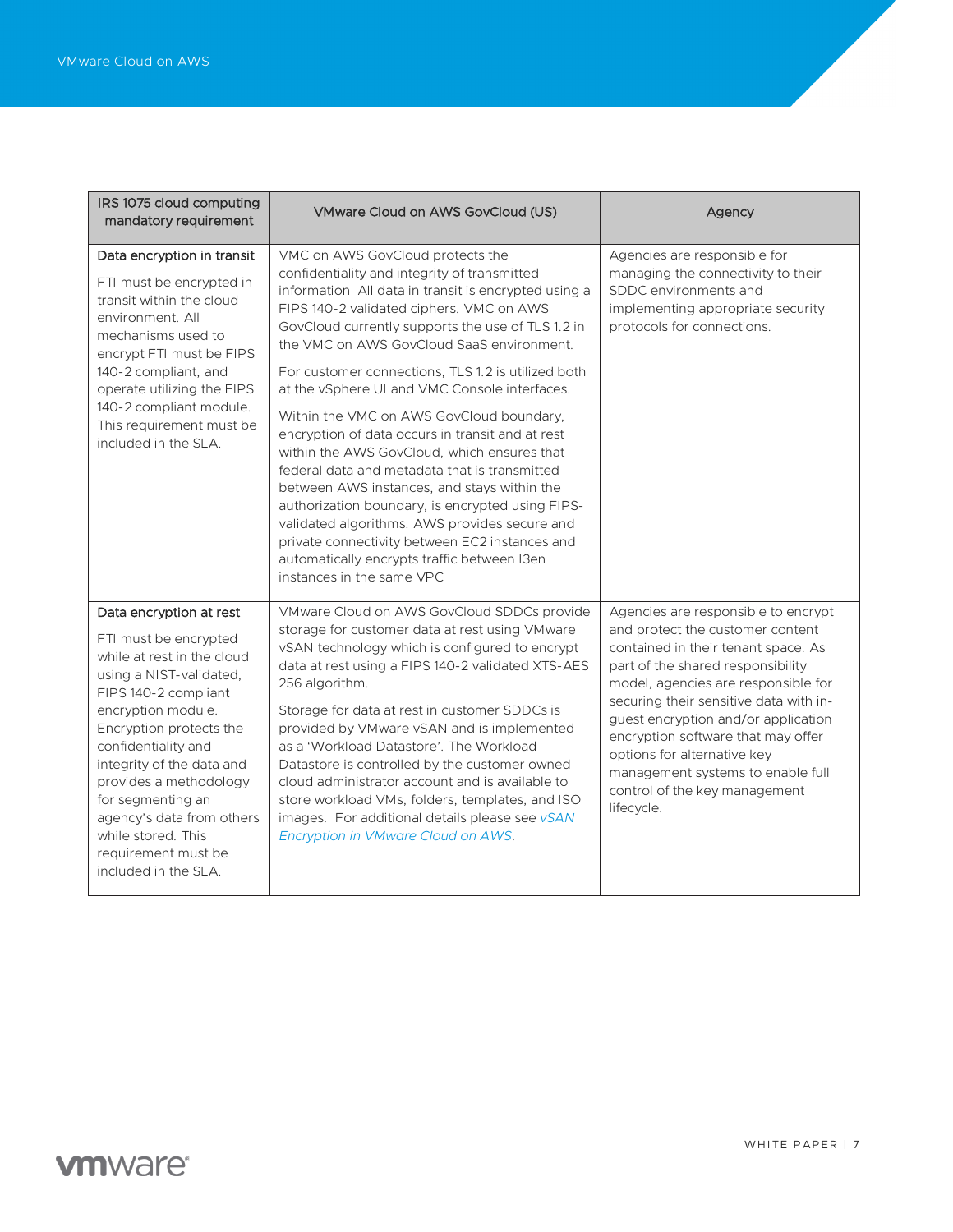| IRS 1075 cloud computing<br>mandatory requirement                                                                                                                                                                                                                                                                                           | VMware Cloud on AWS GovCloud (US)                                                                                                                                                                                                                                                                                                                                                                                                                                                                                                         | Agency                                                                                                                                                                                                                                                                                       |
|---------------------------------------------------------------------------------------------------------------------------------------------------------------------------------------------------------------------------------------------------------------------------------------------------------------------------------------------|-------------------------------------------------------------------------------------------------------------------------------------------------------------------------------------------------------------------------------------------------------------------------------------------------------------------------------------------------------------------------------------------------------------------------------------------------------------------------------------------------------------------------------------------|----------------------------------------------------------------------------------------------------------------------------------------------------------------------------------------------------------------------------------------------------------------------------------------------|
| Persistence of data in<br>relieved assets<br>Storage devices where<br>FTI has resided must be<br>securely sanitized and/or<br>destroyed using methods<br>acceptable by National<br>Security Agency/Central<br><b>Security Service</b><br>(NSA/CSS). This<br>requirement must be<br>included in the SLA.                                     | As part of the shared responsibility model, media<br>sanitization is handled by AWS. Multiple levels of<br>encryption with independent keys are in place to<br>handle media sanitization before repurposing of<br>any hardware. Upon the explicit deletion of an<br>SDDC by a customer, a cryptographic wipe of the<br>vSAN Datastores is performed via destruction of<br>the encryption keys used in the SDDC. For<br>additional details please see vSAN Encryption in<br>VMware Cloud on AWS.<br>At the physical hardware layer AWS has | Agencies are responsible for backing<br>up and migrating all workloads prior<br>to deletion of the SDDC.                                                                                                                                                                                     |
|                                                                                                                                                                                                                                                                                                                                             | implemented policies and procedures for storage<br>end of life. When a physical storage device has<br>reached the end of its useful life, a<br>decommissioning process that is designed to<br>prevent FTI from being exposed to unauthorized<br>individuals is followed using techniques detailed<br>in NIST 800-88 ("Guidelines for Media<br>Sanitization") as part of the decommissioning<br>process. For additional details see articles on<br><b>AWS Data Protection.</b>                                                             |                                                                                                                                                                                                                                                                                              |
| Risk assessments<br>The agency must conduct<br>an annual assessment of<br>the security controls in<br>place on all information<br>systems used for<br>receiving, processing,<br>storing and transmitting<br>FTI. The IRS Office of<br>Safeguards will evaluate<br>the risk assessment as<br>part of the 45 Day<br>notification requirement. | VMware can provide information necessary to<br>support the risk assessments such as audit<br>reports and security questionnaire responses.<br>VMware Cloud on AWS GovCloud (US) also<br>undergoes regular external audits to demonstrate<br>compliance with US public sector requirements,<br>for more information on audits and compliance<br>see VMware Cloud on AWS GovCloud (US)<br>Roadmap                                                                                                                                           | Agencies are responsible for assessing<br>risk to include the likelihood and<br>magnitude of harm from the<br>unauthorized access, use, disclosure,<br>disruption, modification, or<br>destruction of their information system<br>and the information it processes,<br>stores, or transmits. |
| Multi-factor<br>authentication<br>Cloud implementations<br>which truly represent<br>remote access from the<br>internet must incorporate<br>multi-factor<br>authentication.                                                                                                                                                                  | The VMware Government Operations team<br>utilizes FIPS validated multifactor authentication<br>tokens to access VMware Cloud on AWS control<br>plane services. All operations users are issued a<br>FIPS 140-2 certified hard token to authenticate to<br>the service.                                                                                                                                                                                                                                                                    | Agencies are responsible for<br>establishing and documenting usage<br>restrictions, configuration/connection<br>requirements, and implementation<br>guidance for each type of remote<br>access allowed to their systems<br>deployed in the SDDC.                                             |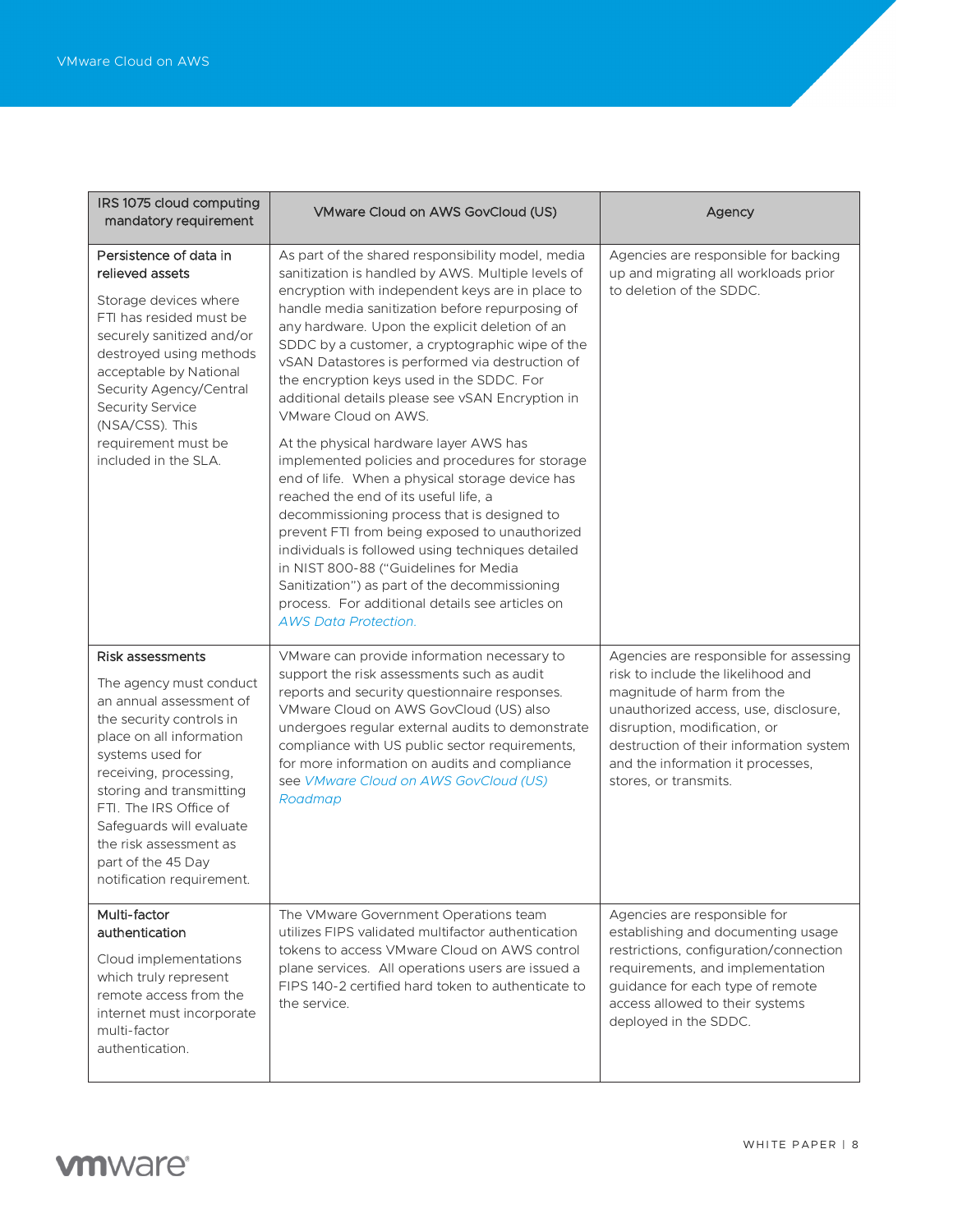| IRS 1075 cloud computing<br>mandatory requirement                                                                                                                                                                                                        | VMware Cloud on AWS GovCloud (US)                                                                                                                                                                                                                                                                                                                                           | Agency                                                                                                                                                                                                                                                                                                  |
|----------------------------------------------------------------------------------------------------------------------------------------------------------------------------------------------------------------------------------------------------------|-----------------------------------------------------------------------------------------------------------------------------------------------------------------------------------------------------------------------------------------------------------------------------------------------------------------------------------------------------------------------------|---------------------------------------------------------------------------------------------------------------------------------------------------------------------------------------------------------------------------------------------------------------------------------------------------------|
| Security control<br>implementation<br>Customer defined security<br>controls must be<br>identified, documented<br>and implemented. The<br>customer defined security<br>controls, as implemented,<br>must comply with<br>Publication 1075<br>requirements. | VMware's FedRAMP package can be requested<br>via the FedRAMP PMO by completing a Package<br>Access Request Form and submitting it to<br>$\leq$ info@fedramp.gov>, or by contacting their<br><b>VMware Sales Account Manager</b><br>VMware has also published a System Security<br>Plan (SSP) which details the controls<br>implemented to meet the FedRAMP<br>requirements. | Agencies can leverage the VMware<br>Cloud on AWS GovCoud (US)<br>FedRAMP package to conduct their<br>own security assessments.<br>Agencies can use this information to<br>verify the security control<br>implementation in line with IRS 1075<br>requirements and their own<br>organizational policies. |

## **vm**ware<sup>®</sup>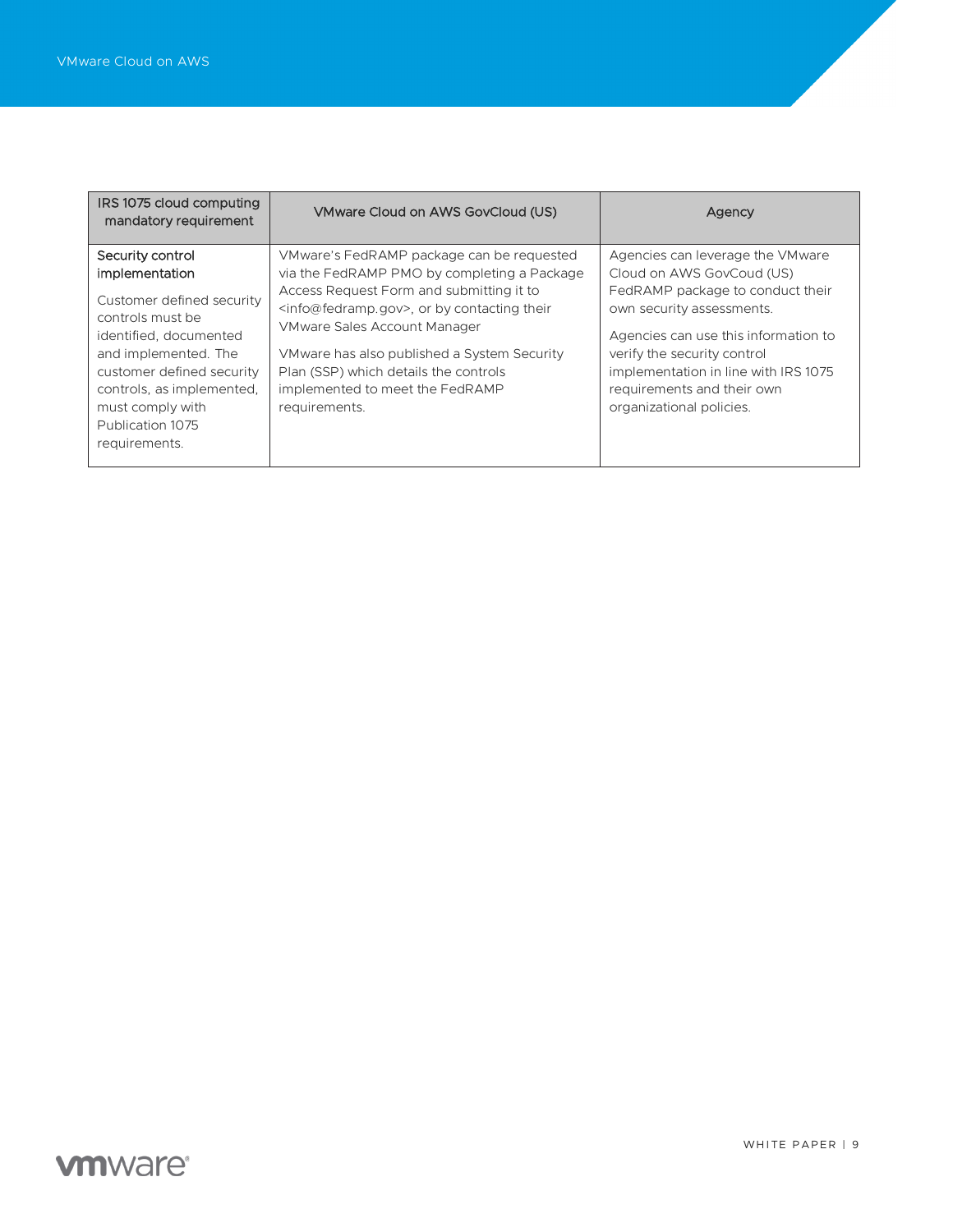### <span id="page-9-0"></span>**Conclusion**

VMware Cloud on AWS GovCloud (US) has been built with stringent security measures keeping in mind the security, availability and confidentiality requirements of US public sector agencies across various departments. Our compliance with the FedRAMP High baseline requirements demonstrates the robust controls and measures in place to protect taxpayer information and provide agencies and the IRS confidence to host their workloads onto our platform.

VMware regularly conducts various internal and external security assessments and audits to protect our platform and maintain customers' trust in securing their data. VMware is committed to working with tax agencies to meet IRS 1075 requirements. This whitepaper provides an overview of our measures to meet these requirements. Where agencies wish to understand specific areas in more depth, VMware can assist agencies by providing further resources in line with a specific use case.

### <span id="page-9-1"></span>Further reading

- [VMware Cloud on AWS GovCloud listing in the FedRAMP Marketplace](https://marketplace.fedramp.gov/#!/product/vmware-cloud-on-aws-govcloud-vmc?sort=productName)
- [VMware Cloud on AWS GovCloud Service Description](https://www.vmware.com/content/dam/digitalmarketing/vmware/en/pdf/downloads/eula/vmw-vmc-aws-govcloud-service-description.pdf)
- [VMware Cloud on AWS GovCloud \(US\)](https://www.vmware.com/in/products/vmc-on-aws/govcloud.html)
- [VMware Site Recovery](https://www.vmware.com/in/products/site-recovery.html)

### <span id="page-9-2"></span>**Contributors**

- Matt Dreyer Senior Director, Product Management, VMware Cloud Solutions
- Patrick O'Brien Group Product Line Manager, VMware Cloud Solutions
- Moin Nawaz Syed Product Line Manager, VMware Cloud Solutions

### **vm**ware<sup>®</sup>